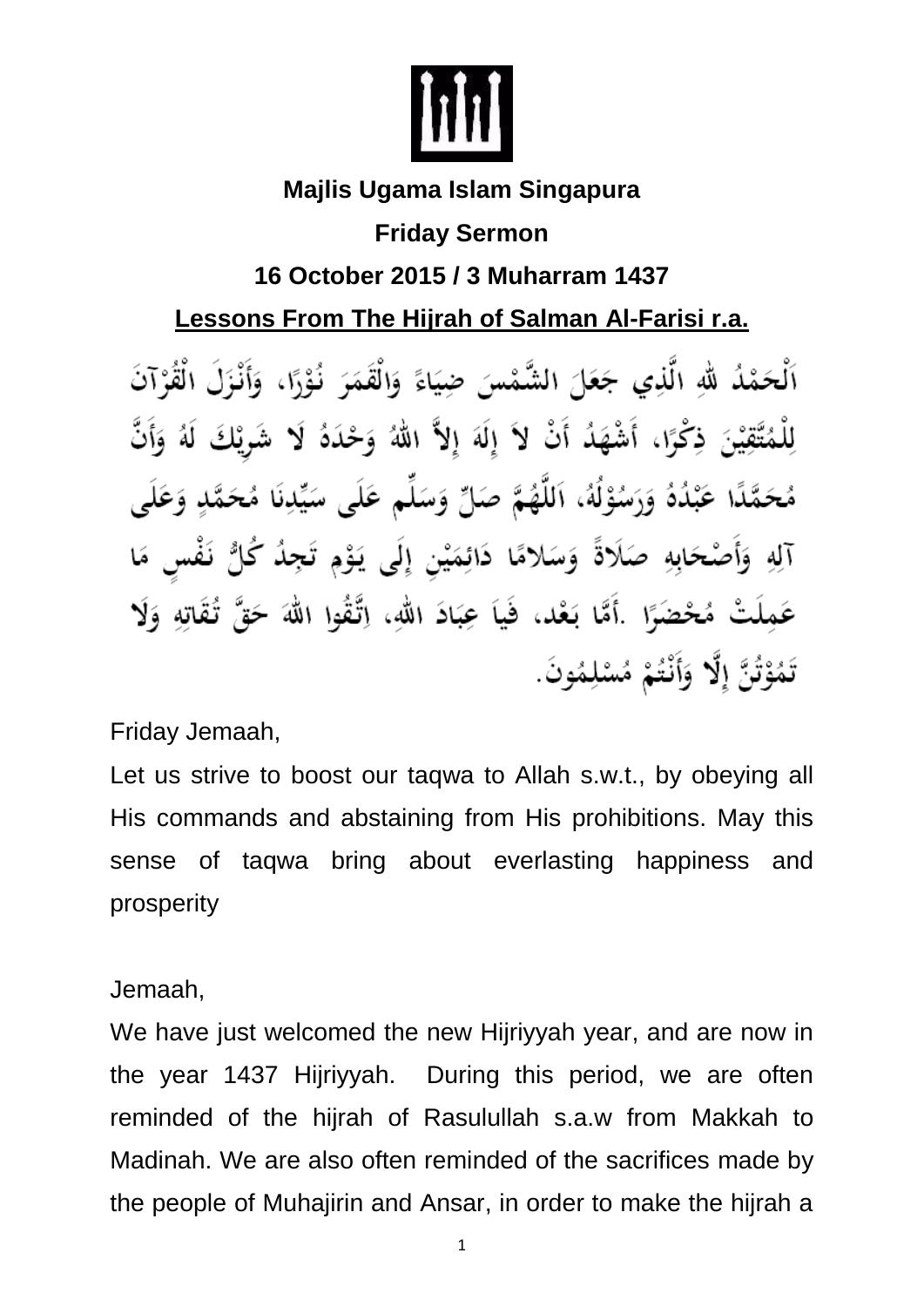success. However, there are also hijrah or migration stories of Rasulullah's companions, who are not among the Ansars and the Muhajirins. Their stories of hijrah are no less inspiring, and are filled with valuable lessons and examples for us to learn from.

Among these stories is the story of Salman Al-Farisi, radhiyallahu 'anhu. Born in Persia, Salman was born to a Zoroastrian family, and they worship fire. From young, he was tasked by his family to watch over the fire that they worship, ensuring that it was always lit.

One day, he saw a group of Christians worshipping in the church. Salman became attracted to their religion. His father was angry when he found out, and chained him to keep him at home. However, Salman managed to escape and migrated to Syam. There, he was in the service of a Christian priest, until the priest died. Then, he worked for another priest, again until the priest passed away.

That sparked the start of his journey; migrating from one city to another, learning from different teachers and being in service to different priests – all in the hope of finding the truth. Eventually, Salman Al-Farisi received news that there will be a Prophet sent to Arabia, who will bring the message that had been brought by Prophet Ibrahim a.s. However, on his way to Madinah, which is the place that he was informed of; Salman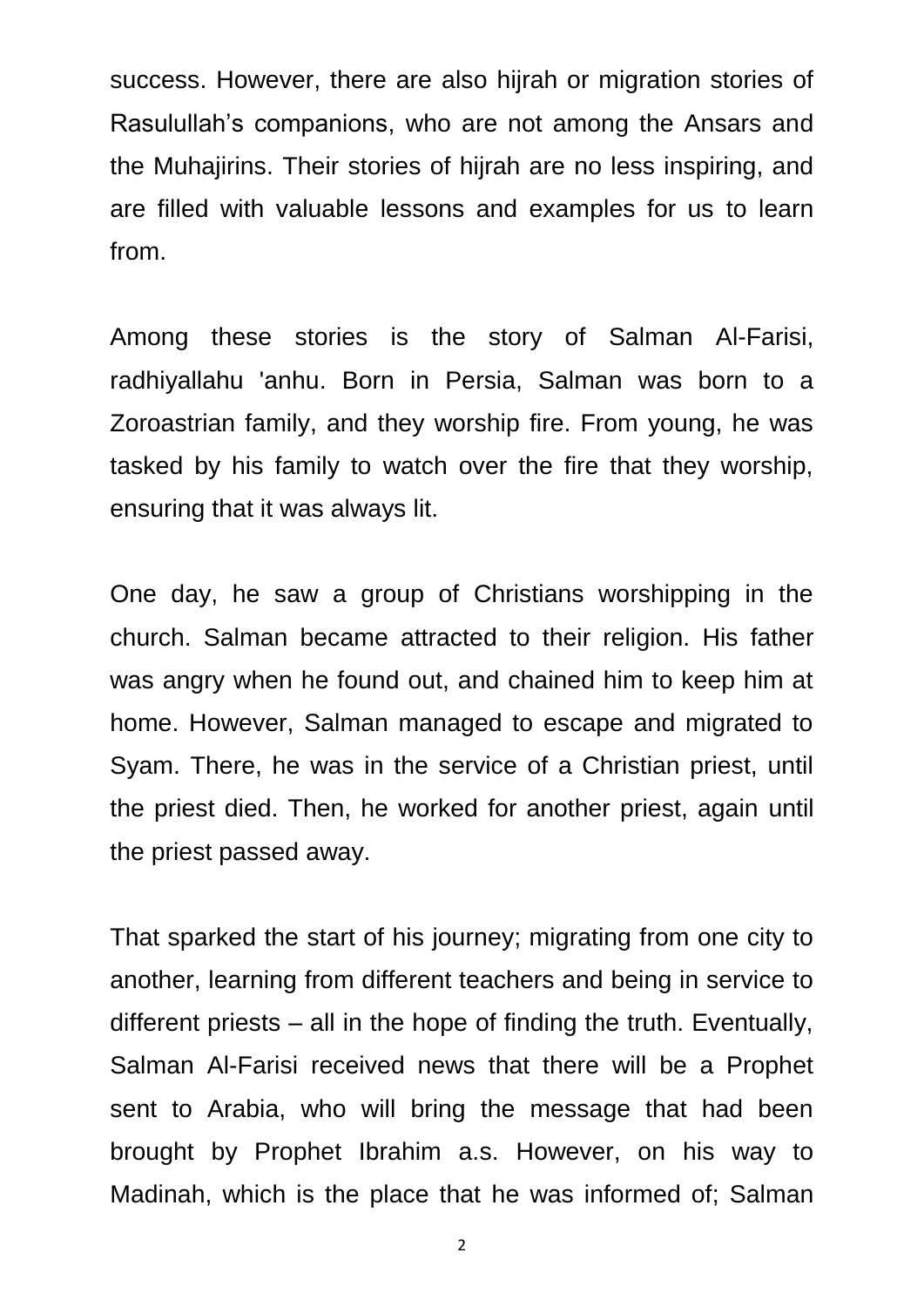was betrayed by people he trusted and ended up being sold off as a slave! However, because of his sense of resolute and his determination, Salman eventually met Rasulullah s.a.w. and professed his faith in Islam.

Jemaah that is how we should be. We should not give up easily in our search for happiness and success. Persevere on even though at times things are not on our side and we may feel like we are swimming against the tide, and the world feels dark with no hope of light. During these times, hold on to our faith (iman) as our source of strength. Did Allah not say that He will not change the situation of a people unless they themselves change it?

Let us reflect of Salman r.a.'s determination and resolution. Even though it was not easy to move from one country to another, his spirit never wavered. Despite the pain of being enslaved, he did not turn around to his former religion and his place of birth because he was motivated to find the truth. What is the point of living in comfort but with empty and void souls filled with darkness? It is when our hearts have tasted the sweetness of the freedom that we get in believing in Allah, then whatever challenges that come our way, we will be able to face them with strength and bravery. Allah s.w.t. says in Surah al-Anfal verse 74:

3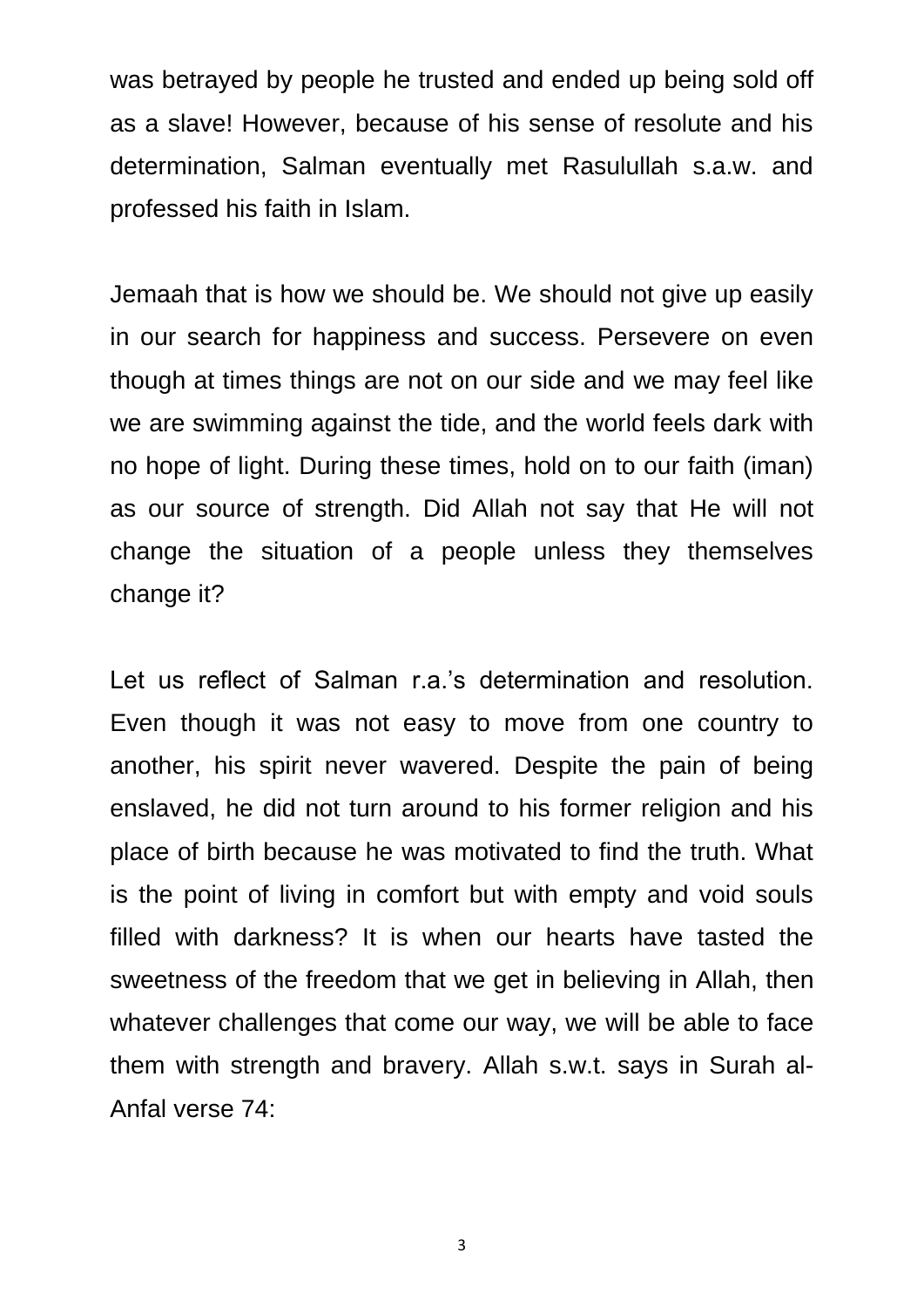وَٱلَّذِينَ ءَامَنُواْ وَهَاجَرُواْ وَجَنهَدُواْ فِي سَبِيلِ ٱللَّهِ وَٱلَّذِينَ ءَاوَواْ وَنَصَرُواْ أُوْلَيْهِكَ هُمُ ٱلْمُؤْمِنُونَ حَقًّا لَّهُم مَّغْفِرَةٌ وَرِزْقٌ كَرِيمٌ (٧٢)

Which means: *"But those who have believed and emigrated and fought in the cause of Allah and those who gave shelter and aided - it is they who are the believers, truly. For them is forgiveness and noble provision."*

Blessed Friday jemaah,

Even though Salman Al-Farisi had embraced Islam, he was not able to partake in the battles of Badar and Uhud, because he was still a slave.

However, with the encouragement of Rasulullah s.a.w. and the support of other companions, Salman managed to free himself and became a prominent companion who contributed enormously in the path of Allah s.w.t. He played a major role during the battle of Khandaq. It was Salman's idea – which he suggested to Rasulullah s.a.w. – to dig a trench to defend and prevent the enemy forces from entering Madinah. His suggestion worked very well, and caused the enemy to turn back, their spirits crushed and they were sorely disappointed. That was the wisdom of Salman Al-Farisi, and he was greatly respected and loved by all.

Jemaah, we should make the story of Saidina Salman Al-Farisi r.a. as an example and a source of inspiration. He was always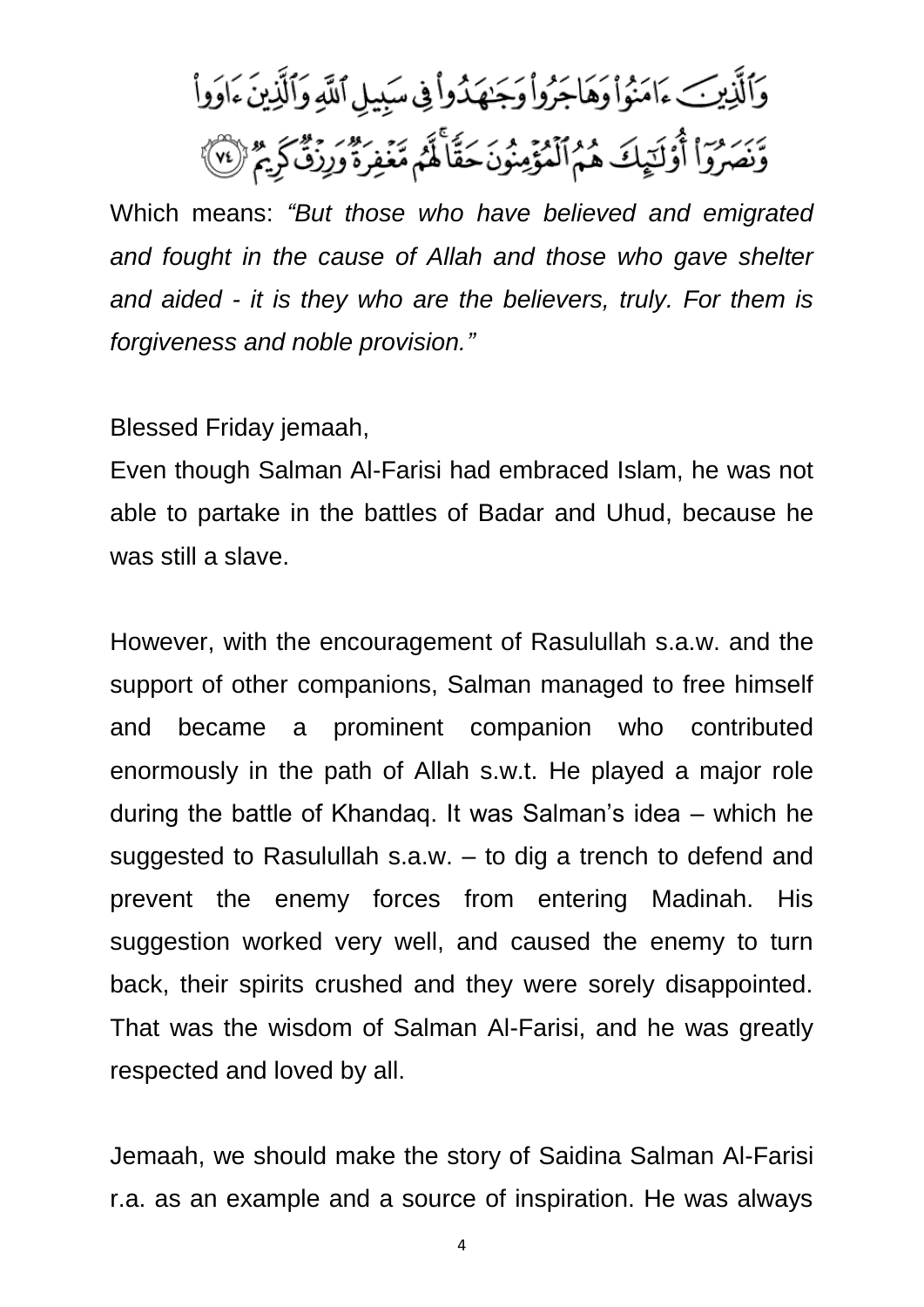praised by the Prophet s.a.w. and was held in high regard by the other companions. This was not because of his lineage, nor was he a wealthy man. In fact, he was a migrant who came to the city of Madinah as a slave. This goes to show that, the true nobility and standing of a person is the nobility granted by Allah s.w.t., and it is a result of the taqwa in one's heart and the purity of one's efforts. Rasulullah s.a.w. said:

مَنْ تَوَاصَعَ لِلَّهِ دَرَجَةً يَرْفَعْهُ اللَّهُ دَرَجَةً ، حَتَّى يَجْعَلَهُ فِي أَعْلَى عِلِّيِّينَ ، وَمَنْ يَتَكَبَّرْ عَلَى اللَّهِ دَرَجَةً ، يَضَعْهُ اللَّهُ دَرَجَةً ، حَتَّى يَجْعَلَهُ فِي أَسْفَلِ السَّافِلِينَ.

Which means: *"Whoever humbles himself for the sake of Allah by one degree, Allah will raise him by one degree, until Allah places him on the highest level in Allah's sight. And whoever makes himself arrogant toward Allah by one degree, Allah will lower him by one degree, until he is placed in the lowest of ranks."* [Hadith reported by Ibn Majah and Ibn Hibban]

Hence jemaah, Islam and Iman should be the ties that bind us together. The differences in language, culture, race, lineage and so on, should not be factors that divide us.

Sayyiduna Salman, a Persian who lived among Arabs, has never isolated himself and never was he isolated by the community. He did not hold back, nor was he hesitant to share

5